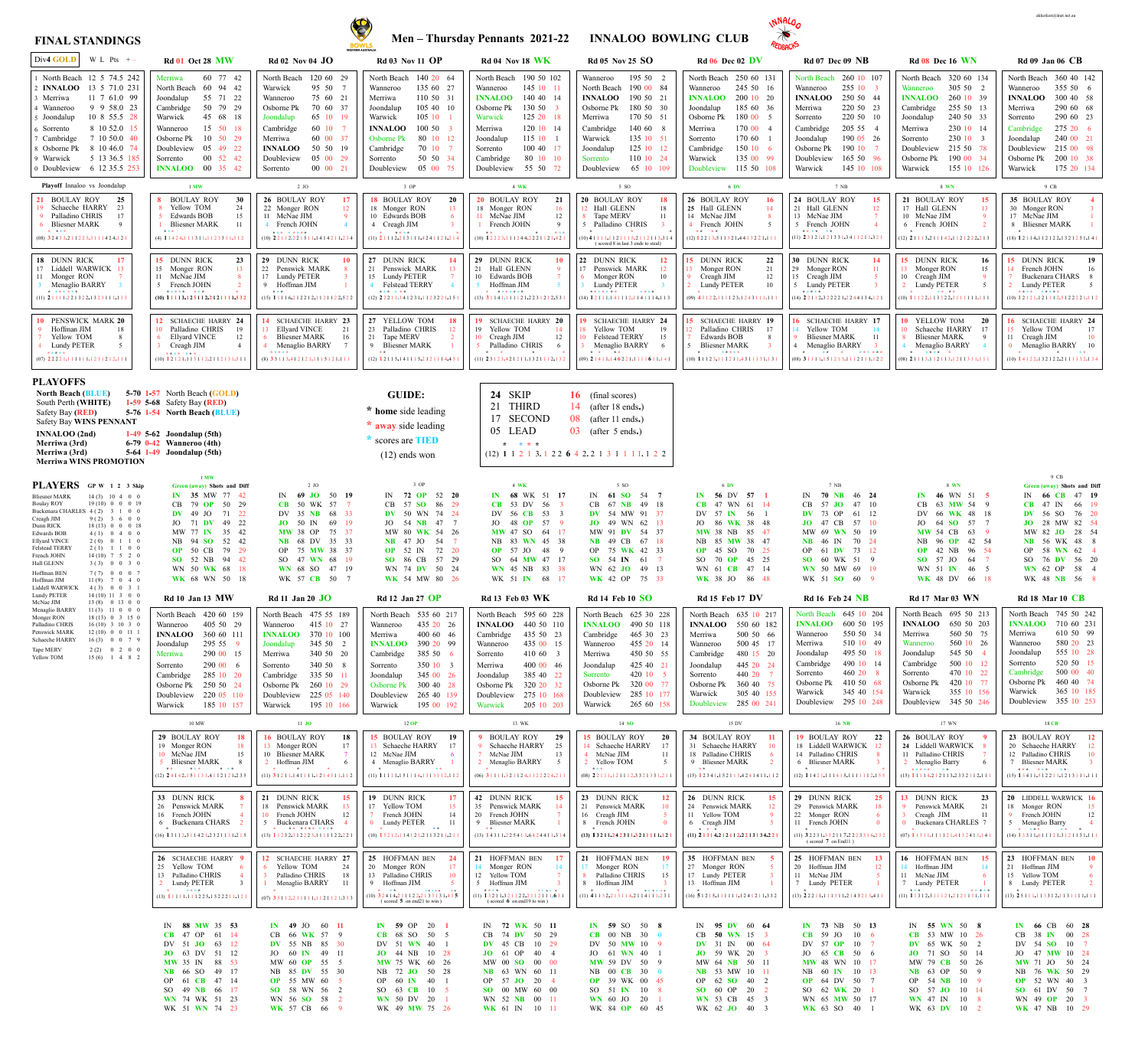

akkerken@iinet.net.au

**SW** 15 IW 80 10 **WK** 10 IN 63 26 **YN** 40 MO 83 0

SW 10 **JO** 70 32 WK 60 **GF** 77 4 YN 10 **IN** 65 21

**SW** 00 MM 44 65 **WK** 70 IW 102 44 **YN** 30 GF 75 2

SW 00 **MO** 55 36 WK 10 MM 77 26 YN 80 **IW** 87 21



## **FINAL STANDINGS**

17 LM 18 JO 9 JO 8 **LM \* \* \***  (05) 2 <sup>1</sup> <sup>2</sup> <sup>1</sup> <sup>2</sup>**.**<sup>2</sup> <sup>1</sup> <sup>1</sup> <sup>1</sup> <sup>5</sup> <sup>1</sup>**.**<sup>2</sup> <sup>2</sup> <sup>1</sup> <sup>2</sup> <sup>1</sup> <sup>1</sup> <sup>1</sup>**.**<sup>1</sup> <sup>2</sup> <sup>1</sup> **Rd 06 Dec 04 WK Rd 07 Dec 11 YN Rd 08 Dec 18 LM Rd 09 Jan 08 JO** IN **60 YN** 71 **8** GF 70 **WK** 112 52 IW 60 **MM** 86 11 JO 80 **SW** 101 42 **LM** 70 MO 92 13 **MM** 20 IW 75 11 MO 10 **LM** 79 13 **SW** 00 JO 59 42 **WK** 10 GF 60 52 **YN** 20 IN 63 8 **IN 00** LM 54 **47 GF** 70 YN 86 23 **IW** 20 WK 69 12 JO 10 **MO** 65 22 LM 80 **IN** 101 47 **MM** 00 SW 59 19 **MO** 70 JO 77 22 SW 80 **MM** 78 19 WK 60 **IW** 81 12 YN 10 **GF** 63 23 IN 70 **JO** 78 **8** GF 80 **LM** 86 23 IW 15 **YN** 76 12 **JO**  $10 \text{ IN}$  70  $LM$  00 GF 63 MM 70 **WK** 101 28 MO 60 **SW** 91 14 **SW** 20 MO 77 14 **WK** 10 MM 73 28 **YN** 65 IW 88 12 IN **70 WK** 89 **26** GF 55 **MM** 85 3 IW 65 **SW** 80 10 JO 80 **LM** 76 38 **LM** 00 JO 58 38 **MM** 25 GF 82 MO 40 **YN** 83 0 **IN 70** YN 86 **21 GF** 10 WK 73 4 **IW** 10 MM 52 62 **JO** 70 SW 102 32 LM 80 **MO** 86 21 MM 70 **IW** 114 62 **MO** 00 LM 65 21 IN **20 LM** 82 **6** GF 50 **YN** 77 2 IW 10 **WK** 58 44 **JO** 15 MO 67 19 **LM** 60 IN 88 6 MM 80 **SW** 109 65 MO 65 **JO** 86 19 **IN 20** JO 59 **29 GF** 60 LM 78 4 **IW** 00 YN 66 21 JO 60 **IN** 88 29 LM 20 **GF** 74 4 **MM** 70 WK 103 26 **MO** 80 SW 91 36 Joondalup 60 355 85 Midland-Mor. 80 340 70 Lake Monger 20 320 53 Warwick 80 295 66 Swan 10 265 36 Inglewood  $70\,235$ Glen Forrest 00 220 63 **INNALOO** 00 140 66 Morley 10 120 39 Yanchep 70 110 127 **IN 00** WK 56 **24 GF** 00 MM 72 27 **IW** 70 SW 81 12 **JO** 60 LM 84 7 LM 20 JO 77 MM 80 **GF** 99 27 **MO** 10 YN 65 SW 10 **IW** 69 12 WK 80 **IN** 80 24 YN 70 **MO** 70 5 **8** DUNN RICK **25** Hall GLENN 22 Edwards BOB 15 Bliesner MARK **14** MARLAN ROB **19** 13 Schaeche HARRY 16 8 Yellow TOM 10 4 Menaglio BARRY 3 **18** PENSWICK MARK **19** 16 O'Brien JEREMY 18 Smith ROSS 10 5 French JOHN 4 **16** BOULAY ROY **17** 15 Monger RON 13 10 McNae JIM 6 Palladino CHRIS (11) 1 <sup>1</sup> <sup>2</sup> <sup>1</sup> <sup>2</sup>**.**<sup>2</sup> <sup>2</sup> <sup>2</sup> <sup>1</sup> <sup>2</sup> <sup>2</sup>**.**<sup>1</sup> <sup>1</sup> <sup>1</sup> <sup>2</sup> <sup>4</sup> <sup>1</sup> <sup>1</sup>**.**<sup>2</sup> 1 1 **\* \* \* \* \* \* \* \*** ( 11x1, 9x2, 1x4 ) (11) 1 <sup>2</sup> <sup>2</sup> <sup>1</sup> <sup>2</sup>**.**<sup>1</sup> <sup>1</sup> <sup>3</sup> <sup>1</sup> <sup>1</sup> <sup>1</sup>**.**<sup>2</sup> <sup>1</sup> <sup>1</sup> <sup>1</sup> <sup>2</sup> <sup>2</sup> <sup>3</sup>**.**<sup>2</sup> 1 2 **\* \* \* \* \* \* \* \* \***  (10) 2 <sup>1</sup> <sup>1</sup> <sup>3</sup> <sup>2</sup>**.**<sup>2</sup> <sup>1</sup> <sup>2</sup> <sup>3</sup> <sup>1</sup> <sup>1</sup>**.**<sup>2</sup> <sup>4</sup> <sup>2</sup> <sup>2</sup> <sup>3</sup> <sup>1</sup> <sup>1</sup>**.**<sup>1</sup> <sup>1</sup> <sup>1</sup> **\* \* \* \* \* \* \* \* \* \* \*** Joondalup 80 435 127 Lake Monger 70 390 66 Midland-Mor. 20 360 59 Warwick 10 305 14 Inglewood 60 295 8 Glen Forrest 70 290 Swan 00 265 18 **INNALOO** 60 200 58 Morley 10 130 52 Yanchep 20 130 135 **12** BOULAY ROY **14** 12 Monger RON 10 McNae JIM 3 Palladino CHRIS **\* \* \* \* \* \* \* \* \* \* \* \* \* \***  (10) 1 <sup>1</sup> <sup>1</sup> <sup>1</sup> <sup>1</sup>**.**<sup>2</sup> <sup>1</sup> <sup>2</sup> <sup>1</sup> <sup>2</sup> <sup>1</sup>**.**<sup>1</sup> <sup>1</sup> <sup>1</sup> <sup>1</sup> <sup>1</sup> <sup>1</sup> <sup>2</sup>**.**<sup>2</sup> <sup>1</sup> <sup>1</sup> **19** DUNN RICK **17** Hall GLENN 16 10 Edwards BOB 8 Hoffman JIM 1 **\* \* \* \* \*** (11) 1 <sup>5</sup> <sup>1</sup> <sup>1</sup> <sup>1</sup>**.**<sup>1</sup> <sup>2</sup> <sup>1</sup> <sup>1</sup> <sup>1</sup> <sup>1</sup>**.**<sup>1</sup> <sup>2</sup> <sup>3</sup> <sup>3</sup> <sup>2</sup> <sup>2</sup> <sup>2</sup>**.**<sup>1</sup> <sup>3</sup> <sup>1</sup> **16** MARLAN ROB **17** Schaeche HARRY 16 Yellow TOM 12 Menaglio BARRY 4 **\* \* \* \* \* \* \*** (08) 1 <sup>2</sup> <sup>1</sup> <sup>3</sup> <sup>1</sup>**.**<sup>3</sup> <sup>2</sup> <sup>2</sup> <sup>1</sup> <sup>2</sup> <sup>1</sup>**.**<sup>1</sup> <sup>2</sup> <sup>1</sup> <sup>1</sup> <sup>1</sup> <sup>2</sup> <sup>1</sup>**.**<sup>3</sup> 1 1 **24** PENSWICK MARK **15** 22 O'Brien JEREMY 13 12 Smith ROSS 6 French JOHN (13) 2 <sup>3</sup> <sup>2</sup> <sup>1</sup> <sup>4</sup>**.**<sup>1</sup> <sup>1</sup> <sup>2</sup> <sup>2</sup> <sup>2</sup> <sup>1</sup>**.**<sup>3</sup> <sup>2</sup> <sup>2</sup> <sup>1</sup> <sup>2</sup> <sup>2</sup> <sup>2</sup>**.**<sup>1</sup> <sup>1</sup> <sup>2</sup> **\* \* \* \*** Lake Monger 80 470 113 Joondalup 10 445 115 Warwick 60 365 26 Midland-Mor. 00 360 40 Glen Forrest 70 360 12 Swan 80 345 1 Inglewood  $20\,315$ Morley 70 200 40 **INNALOO** 00 200 105 Yanchep 10 140 158 **10** BOULAY ROY **31** 10 Monger RON 25 McNae JIM 12 Palladino CHRIS 7 (06) 2 <sup>1</sup> <sup>1</sup> <sup>2</sup> <sup>1</sup>**.**<sup>1</sup> <sup>4</sup> <sup>1</sup> <sup>1</sup> <sup>2</sup> <sup>1</sup>**.**<sup>1</sup> <sup>3</sup> <sup>4</sup> <sup>2</sup> <sup>2</sup> <sup>4</sup> <sup>2</sup>**.**<sup>1</sup> 2 3 **\* 9** DUNN RICK **27** Bunce TERRY 22 Lundy PETER 13 4 Hoffman JIM 4 (07) 1 <sup>3</sup> <sup>1</sup> <sup>1</sup> <sup>2</sup>**.**<sup>2</sup> <sup>1</sup> <sup>2</sup> <sup>1</sup> <sup>1</sup> <sup>5</sup>**.**<sup>1</sup> <sup>2</sup> <sup>3</sup> <sup>2</sup> <sup>1</sup> <sup>1</sup> <sup>1</sup>**.**<sup>1</sup> 3 1 **\*\* \* \***  (11) 2 <sup>1</sup> <sup>1</sup> <sup>2</sup> <sup>2</sup>**.**<sup>2</sup> <sup>1</sup> <sup>2</sup> <sup>1</sup> <sup>1</sup> <sup>3</sup>**.**<sup>1</sup> <sup>1</sup> <sup>1</sup> <sup>2</sup> <sup>2</sup> <sup>1</sup> <sup>1</sup>**.**<sup>2</sup> 2 1 **\* \* \* \* \* \* \* \* \* \* \* 15** MARLAN ROB **17** Yellow TOM 16 Bliesner MARK 10 Menaglio BARRY 4 **20** PENSWICK MARK **26** 19 Schaeche HARRY 23 12 Smith ROSS 8 6 French JOHN 1 **\* \* \* \***  (11) 1 <sup>1</sup> <sup>3</sup> <sup>1</sup> <sup>1</sup>**.**<sup>1</sup> <sup>2</sup> <sup>3</sup> <sup>3</sup> <sup>1</sup> <sup>3</sup>**.**<sup>1</sup> **7** <sup>4</sup> <sup>3</sup> <sup>1</sup> <sup>4</sup> <sup>2</sup>**.**<sup>1</sup> <sup>2</sup> <sup>1</sup> ( ouch **7** on end13 ) Lake Monger  $00\quad470\quad90$ Joondalup 10 455 107 Glen Forrest 80 440 35 Midland-Mor. 70 430 68 Warwick 10 375 2 Swan 20 365 13 Inglewood 15 330 16 **INNALOO** 70 270 97 Morley 60 260 26 Yanchep 65 205 146 (08) 2 <sup>2</sup> <sup>3</sup> <sup>3</sup> <sup>1</sup>**.**<sup>1</sup> <sup>2</sup> <sup>1</sup> <sup>1</sup> <sup>1</sup> <sup>3</sup>**.**<sup>2</sup> <sup>3</sup> <sup>2</sup> <sup>1</sup> <sup>1</sup> <sup>1</sup> <sup>2</sup>**.**<sup>3</sup> <sup>2</sup> <sup>1</sup> **\* \* 14** BOULAY ROY **24** Monger RON 21 McNae JIM 13 Palladino CHRIS 7 **18** DUNN RICK **13** Bunce TERRY 12 5 Buckenara CHARLES 9 2 Hoffman JIM 5 (10) 2 <sup>3</sup> <sup>1</sup> <sup>1</sup> <sup>0</sup>**.**<sup>2</sup> <sup>1</sup> <sup>1</sup> <sup>1</sup> <sup>1</sup> <sup>1</sup>**.**<sup>1</sup> <sup>1</sup> <sup>1</sup> <sup>2</sup> <sup>1</sup> <sup>1</sup> <sup>1</sup>**.**<sup>1</sup> **7** <sup>1</sup> **\*\* \***  (scored **7** on end17 to WIN) (12) 2 <sup>3</sup> <sup>4</sup> <sup>1</sup> <sup>1</sup>**.**<sup>1</sup> <sup>4</sup> <sup>1</sup> <sup>3</sup> <sup>1</sup> <sup>1</sup>**.**<sup>3</sup> <sup>3</sup> <sup>2</sup> <sup>2</sup> <sup>3</sup> <sup>1</sup> <sup>1</sup>**.**<sup>2</sup> 2 1 **\* 26** MARLAN ROB **16** 26 Yellow TOM 20 Bliesner MARK 10 Menaglio BARRY **20** PENSWICK MARK **17** 19 Schaeche HARRY 14 12 Smith ROSS 10 8 French JOHN (11) **6** <sup>3</sup> <sup>1</sup> <sup>1</sup> <sup>2</sup>**.**<sup>2</sup> <sup>2</sup> <sup>1</sup> <sup>2</sup> <sup>1</sup> <sup>1</sup>**.**<sup>2</sup> <sup>1</sup> <sup>1</sup> <sup>2</sup> <sup>3</sup> <sup>1</sup> <sup>1</sup>**.**<sup>2</sup> 1 1 **\* \* \* \* \* \* \* \*** Glen Forrest 55 800 109 Midland-Mor. 25 770 169 Lake Monger 00 685 70 Joondalup 80 680 151 Inglewood 65 615 31 Warwick 10 585 20 **INNALOO** 70 570 95 Morley 40 460 59 Swan 15 460 164 Yanchep 40 375 192 **22** HOFFMAN BEN **16** 20 Hoffman JIM 13 9 McNae JIM 7 2 Lundy PETER 4 (10) **1** <sup>1</sup> <sup>2</sup> <sup>1</sup> <sup>1</sup>**.**<sup>1</sup> <sup>1</sup> <sup>1</sup> <sup>4</sup> <sup>1</sup> <sup>2</sup>**.**<sup>3</sup> <sup>2</sup> <sup>3</sup> <sup>1</sup> <sup>3</sup> <sup>2</sup> <sup>3</sup>**.**<sup>2</sup> <sup>2</sup> <sup>1</sup> **\* \* \* \* \* \* 16** DUNN RICK **20** 13 Boulay ROY 20 10 Monger RON 12 4 Bliesner MARK 4 (11) **1** <sup>2</sup> <sup>2</sup> <sup>2</sup> <sup>1</sup>**.**<sup>2</sup> <sup>2</sup> <sup>1</sup> <sup>3</sup> <sup>4</sup> <sup>2</sup>**.**<sup>2</sup> <sup>1</sup> <sup>1</sup> <sup>1</sup> <sup>4</sup> <sup>1</sup> <sup>1</sup>**.**<sup>1</sup> 1 1 **\* \* \* \* \* \* \* \* \* \* 25** MARLAN ROB **15** 21 Liddell WARWICK 11 12 Yellow TOM 8 Menaglio BARRY 1 **26** PENSWICK MARK **12** 25 Schaeche HARRY 16 Smith ROSS 7 French JOHN 2 (13) **4** <sup>1</sup> <sup>1</sup> <sup>1</sup> <sup>2</sup>**.**<sup>1</sup> <sup>1</sup> <sup>1</sup> <sup>1</sup> <sup>1</sup> <sup>2</sup>**.**<sup>1</sup> <sup>1</sup> <sup>3</sup> <sup>5</sup> <sup>1</sup> <sup>1</sup> <sup>4</sup>**.**<sup>1</sup> 3 4 **\*** (14) **2** <sup>2</sup> <sup>3</sup> <sup>1</sup> <sup>1</sup>**.**<sup>2</sup> <sup>1</sup> <sup>1</sup> <sup>3</sup> <sup>4</sup> <sup>1</sup>**.**<sup>1</sup> <sup>1</sup> <sup>1</sup> <sup>3</sup> <sup>1</sup> <sup>2</sup> <sup>2</sup>**.**<sup>3</sup> <sup>2</sup> <sup>1</sup> **\* \* \*** Midland-Mor. 70 840 231 Glen Forrest 10 810 105 Lake Monger 80 765 91 Joondalup 70 750 183 Warwick 60 645 16 **INNALOO** 70 640 74 Inglewood 10 625 31 Swan 10 470 196 Morley 00 460 80 Yanchep 10 385 213 **10** HOFFMAN BEN **22** 8 Hoffman JIM 20 Yellow TOM 10 2 Lundy PETER 4 **31** DUNN RICK **16** 28 Boulay ROY 12 20 Monger RON Buckenara CHARLES 3 (10) **1** <sup>1</sup> <sup>1</sup> <sup>2</sup> <sup>1</sup>**.**<sup>2</sup> <sup>1</sup> <sup>1</sup> <sup>1</sup> <sup>1</sup> <sup>2</sup>**.**<sup>4</sup> <sup>4</sup> <sup>1</sup> <sup>1</sup> <sup>1</sup> <sup>2</sup> <sup>1</sup>**.**<sup>2</sup> <sup>1</sup> <sup>1</sup> ( 10 singles ) (11) **2** <sup>1</sup> <sup>1</sup> <sup>1</sup> <sup>1</sup>**.**<sup>5</sup> <sup>6</sup> <sup>1</sup> <sup>2</sup> <sup>3</sup> <sup>5</sup>**.**<sup>1</sup> <sup>1</sup> <sup>1</sup> <sup>2</sup> <sup>4</sup> <sup>1</sup> <sup>2</sup>**.**<sup>2</sup> 3 2 **\* \* \* \* \* \* 20** MARLAN ROB **12** 19 Liddell WARWICK 10 11 Palladino CHRIS 3 Menaglio BARRY 5 (12) **2** <sup>3</sup> <sup>1</sup> <sup>1</sup> <sup>1</sup>**.**<sup>1</sup> <sup>2</sup> <sup>1</sup> <sup>3</sup> <sup>1</sup> <sup>2</sup>**.**<sup>2</sup> <sup>1</sup> <sup>2</sup> <sup>1</sup> <sup>2</sup> <sup>2</sup> <sup>1</sup>**.**<sup>1</sup> 1 1 **\* \* \* 25** PENSWICK MARK **15** 24 Schaeche HARRY 11 18 Smith ROSS 10 French JOHN (13) **2** <sup>1</sup> <sup>4</sup> <sup>1</sup> <sup>2</sup>**.**<sup>1</sup> <sup>1</sup> <sup>5</sup> <sup>2</sup> <sup>1</sup> <sup>1</sup>**.**<sup>4</sup> <sup>2</sup> <sup>4</sup> <sup>1</sup> <sup>1</sup> <sup>1</sup> <sup>1</sup>**.**<sup>2</sup> 1 2 **\*** ( 17-0 great start ) Midland-Mor. 80 920 296 Glen Forrest 50 860 107 Lake Monger 60 825 97 Joondalup 15 765 164 Warwick 70 715 28 **INNALOO** 20 660 80 Inglewood 10 635 75 Swan 00 470 261 Morley 65 525 61 Yanchep 30 415 215 **30** SCHAECHE HARRY **17** 25 Yellow TOM 14 15 Bliesner MARK 7 6 Lundy PETER 5 **27** DUNN RICK **17** 24 Boulay ROY 15 17 Monger RON 13 Buckenara CHARLES 1 (11) **1** <sup>2</sup> <sup>7</sup> <sup>2</sup> <sup>2</sup>**.**<sup>2</sup> <sup>1</sup> <sup>2</sup> <sup>1</sup> <sup>1</sup> <sup>2</sup>**.**<sup>4</sup> <sup>2</sup> <sup>2</sup> <sup>3</sup> <sup>1</sup> <sup>3</sup> <sup>1</sup>**.**<sup>1</sup> 2 2 **\* \* 10** MARLAN ROB **29 10** Liddell WARWICK 23 6 Palladino CHRIS 15 2 Menaglio BARRY 5 (07) **1** <sup>1</sup> <sup>1</sup> <sup>3</sup> <sup>1</sup>**.**<sup>4</sup> <sup>1</sup> <sup>2</sup> <sup>3</sup> <sup>3</sup> <sup>1</sup>**.**<sup>1</sup> <sup>1</sup> <sup>2</sup> <sup>2</sup> <sup>3</sup> <sup>1</sup> <sup>2</sup>**.**<sup>2</sup> <sup>3</sup> <sup>1</sup> **\* \* \* 15** PENSWICK MARK **25** 15 Felstead TERRY 17 9 Smith ROSS 8 2 O'Brien JEREMY 6 (10) **2** <sup>1</sup> <sup>1</sup> <sup>1</sup> <sup>3</sup>**.**<sup>1</sup> <sup>2</sup> <sup>3</sup> <sup>1</sup> <sup>1</sup> <sup>1</sup>**.**<sup>1</sup> <sup>1</sup> <sup>4</sup> <sup>4</sup> <sup>1</sup> <sup>3</sup> <sup>1</sup>**.**<sup>3</sup> <sup>1</sup> <sup>4</sup> **\* \* \* \*** (13) **3** <sup>4</sup> <sup>1</sup> <sup>1</sup> <sup>2</sup>**.**<sup>2</sup> <sup>2</sup> <sup>3</sup> <sup>1</sup> <sup>2</sup> <sup>1</sup>**.**<sup>2</sup> <sup>6</sup> <sup>1</sup> <sup>3</sup> <sup>1</sup> <sup>1</sup> <sup>3</sup>**.**<sup>3</sup> <sup>2</sup> <sup>3</sup> **\* \* \* \* \* \* \*** Midland-Mor. 70 990 322 Glen Forrest 60 920 111 Lake Monger 20 845 93 Joondalup 60 825 193 Warwick 10 725 2 **INNALOO** 20 680 109 Inglewood 00 635 96 Morley 80 605 25 Yanchep 80 495 194 Swan 00 470 297 **8** SCHAECHE HARRY **34** Yellow TOM 30 Edwards BOB 23 2 Bliesner MARK 16 **11** DUNN RICK **30** 10 Boulay ROY 27 Monger RON 15 Felstead TERRY **18** MARLAN ROB **14** 16 Liddell WARWICK 13 12 Palladino CHRIS 5 Menaglio BARRY 2 **22** PENSWICK MARK **10** 21 Hoffman BEN 9 Smith ROSS 3 French JOHN 3 (07) **2** <sup>1</sup> <sup>7</sup> <sup>6</sup> <sup>2</sup>**.**<sup>1</sup> <sup>1</sup> <sup>1</sup> <sup>1</sup> <sup>5</sup> <sup>1</sup>**.**<sup>1</sup> <sup>1</sup> <sup>1</sup> <sup>1</sup> <sup>3</sup> <sup>1</sup> <sup>1</sup>**.**<sup>3</sup> 1 1 **\*** (07) **3** <sup>1</sup> <sup>2</sup> <sup>3</sup> <sup>2</sup>**.**<sup>1</sup> <sup>2</sup> <sup>2</sup> <sup>2</sup> <sup>2</sup> <sup>1</sup>**.**<sup>2</sup> <sup>1</sup> <sup>2</sup> <sup>1</sup> <sup>2</sup> <sup>3</sup> <sup>5</sup>**.**<sup>1</sup> <sup>1</sup> <sup>2</sup> (12) **1** <sup>2</sup> <sup>1</sup> <sup>1</sup> <sup>2</sup>**.**<sup>1</sup> <sup>2</sup> <sup>1</sup> <sup>4</sup> <sup>1</sup> <sup>1</sup>**.**<sup>3</sup> <sup>1</sup> <sup>1</sup> <sup>3</sup> <sup>1</sup> <sup>2</sup> <sup>1</sup>**.**<sup>1</sup> <sup>1</sup> <sup>1</sup> **\* \***  (14) **1** <sup>1</sup> <sup>1</sup> <sup>2</sup> <sup>1</sup>**.**<sup>1</sup> <sup>2</sup> <sup>1</sup> <sup>3</sup> <sup>1</sup> <sup>1</sup>**.**<sup>1</sup> <sup>3</sup> <sup>2</sup> <sup>1</sup> <sup>1</sup> <sup>3</sup> <sup>3</sup>**.**<sup>1</sup> <sup>1</sup> <sup>1</sup> **\* \* \* \* \* \***

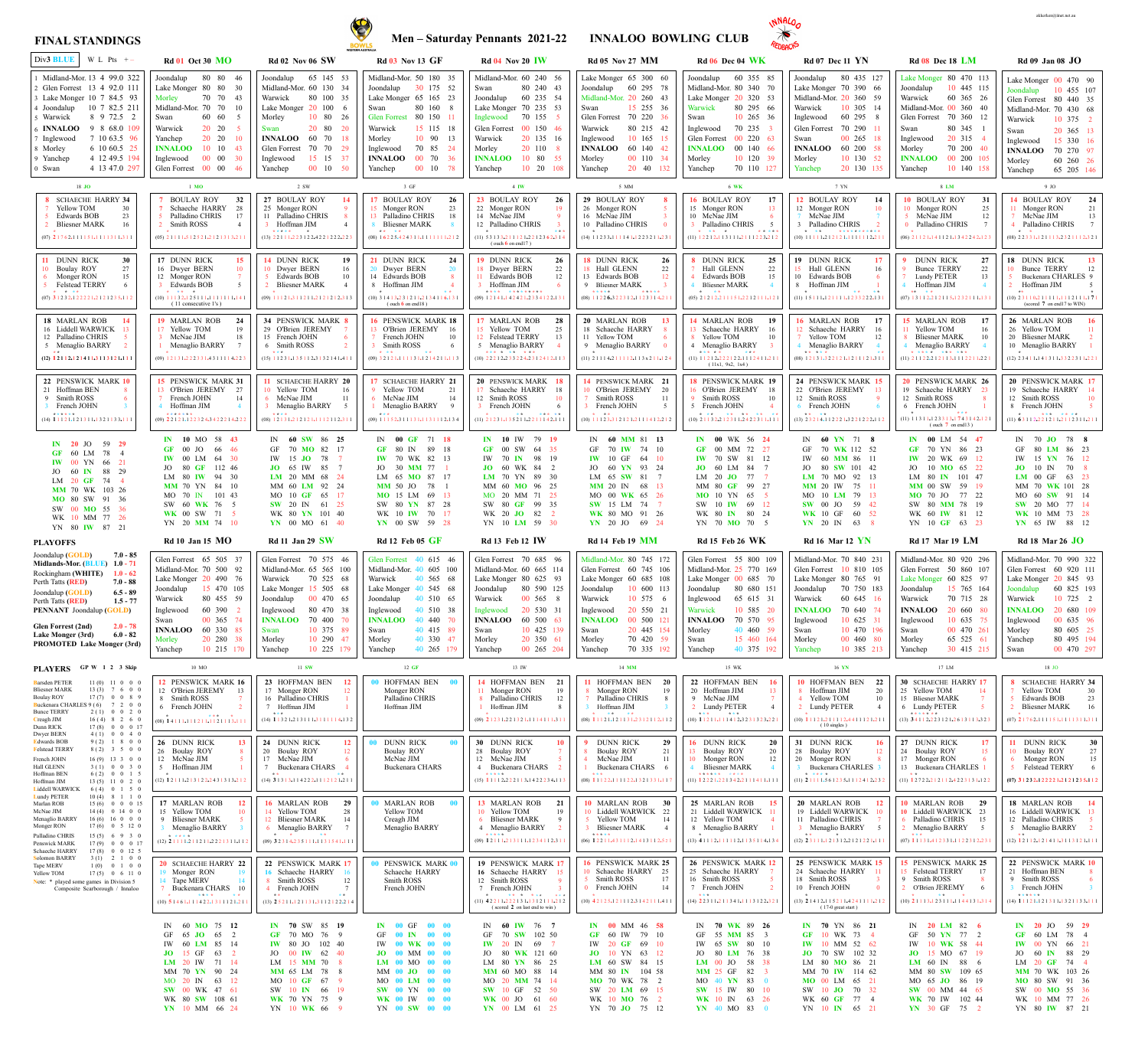| <b>INNALOO BOWLING CLUB</b> | 2021-22 | <b>PENNANTS -</b> | <b>THURSDAY</b><br>$\overline{\phantom{a}}$ | <b>DIVISION 4</b><br><b>MEN</b> | Round 18 Mar 10<br>Round 01 Oct 28 |
|-----------------------------|---------|-------------------|---------------------------------------------|---------------------------------|------------------------------------|

|                                     | REDBACKS              |                          |                |                      |                                        | cy Nilin III Null Doulay D+ as ship, Dilestici DT as ieau, Luwalus DZ as Z |                           |                   |                                                                                                                       |                        |                                                                                                                               |                                                                                     |                                |                                                                                                                       |                                                                                                        |           |                           |                           |                           |                                                                                                                                                                                                                                                                                                                                                                |                           |                           |                           | <b>BOWLS</b><br><b>WESTERN AUSTRALIA</b>                   |                           |              |
|-------------------------------------|-----------------------|--------------------------|----------------|----------------------|----------------------------------------|----------------------------------------------------------------------------|---------------------------|-------------------|-----------------------------------------------------------------------------------------------------------------------|------------------------|-------------------------------------------------------------------------------------------------------------------------------|-------------------------------------------------------------------------------------|--------------------------------|-----------------------------------------------------------------------------------------------------------------------|--------------------------------------------------------------------------------------------------------|-----------|---------------------------|---------------------------|---------------------------|----------------------------------------------------------------------------------------------------------------------------------------------------------------------------------------------------------------------------------------------------------------------------------------------------------------------------------------------------------------|---------------------------|---------------------------|---------------------------|------------------------------------------------------------|---------------------------|--------------|
|                                     |                       |                          |                |                      |                                        | Ladder                                                                     |                           |                   |                                                                                                                       |                        |                                                                                                                               | 30                                                                                  | 31                             | 23                                                                                                                    | 36                                                                                                     |           | 35                        | 34                        |                           | 20                                                                                                                                                                                                                                                                                                                                                             | 27                        | 20                        | 21                        | 24                                                         | 27                        | 25           |
|                                     |                       |                          |                |                      |                                        | Club                                                                       |                           | JO                | OP                                                                                                                    | <b>WK</b>              | <b>SO</b>                                                                                                                     | <b>DV</b>                                                                           | <b>NB</b>                      | <b>WN</b>                                                                                                             | C <sub>B</sub>                                                                                         |           | MW                        | <b>JO</b>                 | <b>OP</b>                 | WK                                                                                                                                                                                                                                                                                                                                                             | <b>SO</b>                 | <b>DV</b>                 | <b>NB</b>                 | <b>WN</b>                                                  | CB                        | JO           |
| <b>FINAL STANDING</b>               |                       |                          |                |                      |                                        | <b>Margin</b>                                                              | 42                        | 19                | 20                                                                                                                    | 17                     |                                                                                                                               |                                                                                     | 24                             | $5^{\circ}$                                                                                                           | 19                                                                                                     |           | 53                        | 11                        |                           | 11                                                                                                                                                                                                                                                                                                                                                             |                           | 64                        | 13                        |                                                            | 28                        | 13           |
| Ladder                              |                       | W L Pts + - form         |                | <b>PLAYERS</b>       | GP W                                   | $2 \t3 \t4$                                                                |                           |                   |                                                                                                                       |                        |                                                                                                                               |                                                                                     |                                |                                                                                                                       |                                                                                                        |           | 10                        |                           |                           | 13                                                                                                                                                                                                                                                                                                                                                             |                           | 15                        | 16                        |                                                            | 18                        | Playoff      |
| North Beach                         | 12 5                  | 745 242 W2               |                | Bliesner, Mark       | $\begin{vmatrix} 14 & 3 \end{vmatrix}$ | 10, 4, 0, 0                                                                |                           |                   | B122 S29 Y19                                                                                                          | $-4$                   | $-5$                                                                                                                          | $\begin{bmatrix} S & 1 & 4 \end{bmatrix}$ $\begin{bmatrix} S & 2 & 1 \end{bmatrix}$ |                                |                                                                                                                       | Y 2 10  B 1 31                                                                                         |           | $MB$ $B$ 1 11 $B$ 2 2     |                           | $\boldsymbol{\mathrm{X}}$ | $ D_1_2_7 $                                                                                                                                                                                                                                                                                                                                                    | X                         |                           |                           | $-17$                                                      | $\mid$ B 1 11             | <b>B</b> 1 4 |
| <b>INNALOO</b>                      |                       | 13 5 710 231 W6          | 2              | <b>B</b> Boulay, Roy | 19 10                                  | 0 0 0 19                                                                   |                           |                   | $B$ 4 22 $B$ 4 9 $B$ 4 2 $B$ 4                                                                                        |                        |                                                                                                                               |                                                                                     |                                |                                                                                                                       |                                                                                                        |           |                           |                           |                           |                                                                                                                                                                                                                                                                                                                                                                |                           |                           |                           |                                                            |                           | $B$ 4 4      |
| Merriwa                             | 11 7                  | 610 99<br>W <sub>2</sub> | $\mathbf{3}$   | Creagh, Jim          | 9 <sub>2</sub>                         | 3 6 0 0                                                                    | $S_1$ 12                  |                   | $X$   B 1 2   S 2 1                                                                                                   |                        | $\mathbf{X}$                                                                                                                  | $D_2$ 7                                                                             |                                | $X$ D 2 1 S 2 8                                                                                                       |                                                                                                        | JC        | X                         | $-11$                     | $\boldsymbol{\mathrm{X}}$ |                                                                                                                                                                                                                                                                                                                                                                | $X$   $D$ 2 11   $D$ 1 11 |                           |                           | $X$ D 2 10                                                 | $\boldsymbol{\mathrm{X}}$ | X            |
| Wanneroo                            | $9 \quad 9$           | 580 23 L2                |                | Buckenara, Chars     | 4 <sub>2</sub>                         | 3 1 0 0                                                                    |                           | $-2$              | $-3$                                                                                                                  |                        | $-5$                                                                                                                          |                                                                                     | $-7$                           | $-8$                                                                                                                  | $\vert$ D 2 4                                                                                          | CB        | $ D_1_{25} D_1_{6}$       |                           | $\boldsymbol{\mathrm{X}}$ |                                                                                                                                                                                                                                                                                                                                                                | $\mathbf X$               | $\boldsymbol{\mathrm{X}}$ | $X_{\mathcal{I}}$         | $\vert$ D 1 10                                             | $-18$                     | X            |
| Joondalup                           | 10 8                  | 555<br>28<br>L1          | $5^{\circ}$    | D Dunn, Rick         | $18$ 13                                | $0\quad 0\quad 0\quad 18$                                                  |                           |                   |                                                                                                                       |                        |                                                                                                                               |                                                                                     |                                |                                                                                                                       |                                                                                                        |           |                           |                           |                           | <b>RD</b> $\begin{bmatrix} D & 4 & 25 \end{bmatrix}$ $\begin{bmatrix} D & 4 & 6 \end{bmatrix}$ $\begin{bmatrix} D & 4 & 2 \end{bmatrix}$ $\begin{bmatrix} D & 4 & 27 \end{bmatrix}$ $\begin{bmatrix} D & 4 & 11 \end{bmatrix}$ $\begin{bmatrix} D & 4 & 11 \end{bmatrix}$ $\begin{bmatrix} D & 4 & 4 \end{bmatrix}$ $\begin{bmatrix} D & 4 & 10 \end{bmatrix}$ |                           |                           |                           |                                                            | $-18$                     | $D_4_1$      |
| Sorrento                            | 8 10                  | 520 15 W1                | 6              | Edwards, Bob         | $4 \quad 1$                            | $0 4 0 0$                                                                  | <b>B</b> 2 22             |                   | $X$   B 2 2   D 2 19                                                                                                  |                        | X                                                                                                                             | S 2 4                                                                               | $\boldsymbol{\mathrm{X}}$      | $-8$                                                                                                                  | $-9$                                                                                                   | <b>BE</b> | $-10$                     | $-11$                     | $-12$                     | $-13$                                                                                                                                                                                                                                                                                                                                                          | $-14$                     |                           | $-16$                     | $-17$                                                      | $-18$                     |              |
| Cambridge                           |                       | 7 10 500 40 L4           | $\overline{7}$ | Ellyard, Vince       | $2 \quad 0$                            | $0 \t1 \t1 \t0$                                                            |                           |                   | $-3$                                                                                                                  |                        | $-5$                                                                                                                          | $-6$                                                                                | $-7$                           | $-8$                                                                                                                  | $-9$                                                                                                   | VE        | $-10$                     | $-11$                     | $-12$                     | $-13$                                                                                                                                                                                                                                                                                                                                                          | $-14$                     | $-15$                     | $-16$                     | $-17$                                                      | $-18$                     |              |
| Osborne Pk                          |                       | 8 10 460 74 W1           | $\mathbf{8}$   | Felstead, Terry      | $2 \quad 1$                            | $1 1 0 0$                                                                  | $\mathbf{X}$              |                   | $X$ $\vert D \vert 1 \vert 13 \vert$                                                                                  | X                      | $\vert$ S 2 5                                                                                                                 | $\mathbf{X}$                                                                        | $\boldsymbol{\mathrm{X}}$      | $\boldsymbol{\mathrm{X}}$                                                                                             | X                                                                                                      | <b>TF</b> | $\boldsymbol{\mathrm{X}}$ | $-11$                     | X                         | X                                                                                                                                                                                                                                                                                                                                                              | $-14$                     | $\boldsymbol{\mathrm{X}}$ | $\boldsymbol{\mathrm{X}}$ | $-17$                                                      | $-18$                     |              |
| Warwick                             |                       | 5 13 365 185 L2          | $\mathbf{q}$   | French, John         | $14$ 10                                | 7 5 2 0                                                                    |                           | $D$ 1 8 $B$ 1 9   | X                                                                                                                     | $\mid$ B 1 1           | $\mathbf{X}$                                                                                                                  |                                                                                     |                                |                                                                                                                       |                                                                                                        | JF        |                           |                           |                           |                                                                                                                                                                                                                                                                                                                                                                |                           | X                         | $\vert$ D 1 4             | $-17$                                                      | $L_2_4$                   |              |
| Doubleview                          |                       | 6 12 355 253 L1          | 10             | Hall, Glenn          | $3 \quad 3$                            | $0 \quad 0 \quad 3 \quad 0$                                                | $-1$                      | $-2$              | $-3$                                                                                                                  |                        | $\left  \begin{array}{ccc} D & 3 & 19 \end{array} \right $ B 3 $\left  \begin{array}{ccc} 2 & B & 3 & 10 \end{array} \right $ |                                                                                     | $-7$                           | $-8$                                                                                                                  | $-9$                                                                                                   | GH        | $-10$                     | $-11$                     | $-12$                     | $-13$                                                                                                                                                                                                                                                                                                                                                          | $-14$                     |                           |                           | $-17$                                                      | $-18$                     |              |
|                                     |                       |                          | 11             | Hoffman, Ben         | 7 <sub>7</sub>                         | $0\quad 0\quad 0\quad 7$                                                   |                           | $-2$              | $-3$                                                                                                                  |                        | $-5$                                                                                                                          |                                                                                     | $-7$                           | $-8$                                                                                                                  |                                                                                                        | BH        | $-10$                     | $-11$                     |                           | $\vert$ H 4 1 H 4 4 H 4 2 H 4 30 H 4 12 H 4 1 H 4 13                                                                                                                                                                                                                                                                                                           |                           |                           |                           |                                                            |                           |              |
|                                     | <b>Season Results</b> |                          | 12             | Hoffman, Jim         | 119                                    | 7 0 4 0                                                                    | X                         | $\vert$ D 1 19    | $-3$                                                                                                                  | $\vert D_1_{19} \vert$ | $-5$                                                                                                                          | $-6$                                                                                | $-7$                           | $-8$                                                                                                                  | $-9$                                                                                                   | JH        | $-10$                     |                           |                           | $\mid$ B 1 2 H 1 1 H 1 4 H 1 2 H 1 30 H 3 12 H 3 1 H 3 13                                                                                                                                                                                                                                                                                                      |                           |                           |                           |                                                            |                           | P 3 10       |
| $Rd 1 - 9$                          |                       | Rd 10 - 18               | 13             | Liddell, Warwick     | $4 \quad 3$                            | $0 \t0 \t3 \t1$                                                            | $-1$                      | $-2$              | $-3$                                                                                                                  | $-4$                   | $-5$                                                                                                                          | $-6$                                                                                | $-7$                           | $-8$                                                                                                                  | $-9$                                                                                                   | <b>WL</b> | $-10$                     | $-11$                     | $-12$                     | $-13$                                                                                                                                                                                                                                                                                                                                                          | $-14$                     | $-15$                     |                           |                                                            |                           | D 3 1        |
| <b>MW 35 42 00</b>                  |                       | 88 35 60                 | 14             | Lundy, Peter         | $14$ 10                                | 11 3 0 0                                                                   | $\mathbf{X}$              |                   | $ D_2 _{19} D_2 _{13} $                                                                                               | $-4$                   |                                                                                                                               |                                                                                     |                                | $\left  \n\begin{array}{ccc ccc}\nD & 1 & 10 & D & 1 & 7 & D & 1 & 16 & D & 1 & 1 & D & 1\n\end{array}\n\right $      |                                                                                                        | PL        | $S_1$ 17                  | $\boldsymbol{\mathrm{X}}$ | $\vert D_1_2 \vert$       | $-13$                                                                                                                                                                                                                                                                                                                                                          |                           |                           |                           | $X$  H 2 30  H 1 12  H 1 1  H 1 13                         |                           | $P_1_{10}$   |
| 69<br>JO                            | $19\ 50*$             | 49 11 $10*$              | 15             | McNae, Jim           | 13 8                                   | $0 13 0 0$                                                                 |                           | $D$ 2 $8$ $B$ 2 9 | X                                                                                                                     | $\mid$ B 2 1           | X                                                                                                                             |                                                                                     |                                |                                                                                                                       |                                                                                                        |           | JM $\vert$ B 2 11         | X                         |                           |                                                                                                                                                                                                                                                                                                                                                                |                           | X                         |                           | $H_2_{12}H_2_{1}$                                          | $-18$                     |              |
| 72<br>OP                            | 20 50                 | 59<br>$1\quad 20$        | 16             | Menaglio, Barry      | $\begin{vmatrix} 11 & 3 \end{vmatrix}$ | 11 0 0 0                                                                   | $\mathbf{X}$              | $S_1$ 9           | $\mathbf{X}$                                                                                                          | $\mathbf X$            | $\vert$ S 1 5                                                                                                                 | X                                                                                   |                                | $ \mathbf{S} \mathbf{1} \mathbf{1}   \mathbf{Y} \mathbf{1} \mathbf{1} \mathbf{0}   \mathbf{S} \mathbf{1} \mathbf{8} $ |                                                                                                        | <b>BM</b> | $-10$                     |                           |                           |                                                                                                                                                                                                                                                                                                                                                                | $-14$                     | $\mathbf X$               | X                         | $ B_1_{17} L_1_4$                                          |                           | $D_1_1$      |
| <b>WK</b><br>68                     | $17 \t 40^*$          | 72 11 50                 | 17             | Monger, Ron          | 18 13                                  | $0 \quad 3 \quad 15 \quad 0$                                               |                           |                   |                                                                                                                       |                        |                                                                                                                               |                                                                                     |                                |                                                                                                                       | D 3 8 B 3 9 B 3 2 B 3 1 D 2 10 D 3 7 B 3 9 B 3 6 B 3 31 MR B 3 11 B 3 2 H 3 1 H 3 4 H 3 2 H 3 30 D 2 4 |           |                           |                           |                           |                                                                                                                                                                                                                                                                                                                                                                |                           |                           |                           | $-17$                                                      | $\lfloor$ L 3 4           | $D_2_1$      |
| $7\phantom{.0}$<br>SO.              | <b>50</b>             | 59 8 50                  | 18             | Palladino, Chris     | 16 10                                  | 3 10 3 0                                                                   | $S$ 3 $12$                |                   | $X$ $Y$ 3 9                                                                                                           | $ S_1 $                |                                                                                                                               |                                                                                     |                                |                                                                                                                       | X                                                                                                      |           | CP S 2 17 S 2 15 H 2 1    |                           |                           |                                                                                                                                                                                                                                                                                                                                                                |                           |                           |                           |                                                            |                           | B 2 4        |
| DV<br>56<br>70                      | <b>10</b><br>24 $50*$ | 95 64 60*<br>73 13 $50*$ | 19             | Penswick, Mark       | $12$ 10                                | $0 \t 0 \t 11 \t 1$                                                        |                           |                   | $\left  \begin{array}{ccc} D & 3 & 19 \end{array} \right $ $\left  \begin{array}{ccc} D & 3 & 13 \end{array} \right $ | $-4$                   | $\vert$ D 3 $_{10}$ $\vert$                                                                                                   | $-6$                                                                                | $\vert$ D 3 $\vert$ 16 $\vert$ | $-8$                                                                                                                  |                                                                                                        |           |                           |                           | $-12$                     |                                                                                                                                                                                                                                                                                                                                                                |                           |                           |                           | $ D \t3 \t27 D \t3 \t11 D \t3 \t11 D \t3 \t4  D \t3 \t10 $ | $\mathbf{X}$              | $P$ 4 10     |
| <b>WN</b><br>5 <sup>5</sup><br>46-  | $\overline{10}$       | 55 8 50                  | 20             | S Schaeche, Harry    | 16 <sub>3</sub>                        | $0 \t 0 \t 7$<br>- 9                                                       |                           | $S$ 4 12 $S$ 4 9  | X                                                                                                                     |                        |                                                                                                                               |                                                                                     |                                |                                                                                                                       |                                                                                                        |           |                           |                           |                           | <b>HS</b> $\begin{bmatrix} S & 4 & 17 \end{bmatrix}$ $\begin{bmatrix} S & 4 & 15 \end{bmatrix}$ $\begin{bmatrix} B & 3 & 4 \end{bmatrix}$ $\begin{bmatrix} B & 3 & 20 \end{bmatrix}$ $\begin{bmatrix} B & 3 & 5 \end{bmatrix}$ $\begin{bmatrix} B & 3 & 23 \end{bmatrix}$                                                                                      |                           |                           | X                         | $-17$                                                      | $\parallel$ B 3 11        | <b>B</b> 3 4 |
| CB<br>66                            | $19 \t40*$            | 66 28 60                 | 21             | Tape, Merv           | 2 <sub>2</sub>                         | $0 2 0 0$                                                                  | $\boldsymbol{\mathrm{X}}$ | X                 | Y29                                                                                                                   | $-4$                   | $\begin{vmatrix} B & 2 & 2 \end{vmatrix}$                                                                                     | $-6$                                                                                | $-7$                           | $-8$                                                                                                                  |                                                                                                        | MT        | X                         | $\boldsymbol{\mathrm{X}}$ | $-12$                     | $-13$                                                                                                                                                                                                                                                                                                                                                          | $-14$                     | $-15$                     | $-16$                     | $-17$                                                      | $-18$                     |              |
| (shots, margin, pts, * won the mat) |                       |                          |                | 22 Y Yellow, Tom     | 15 <sub>6</sub>                        | $1 4 8 2$                                                                  | $B$ 3 $22$                |                   |                                                                                                                       |                        |                                                                                                                               | $-6$                                                                                |                                |                                                                                                                       |                                                                                                        |           |                           |                           |                           | $TV$ S 3 17 S 3 15 D 3 2 H 2 4 B 1 5 D 2 11                                                                                                                                                                                                                                                                                                                    |                           |                           | $-16$                     |                                                            | $-17$  H 2 13             | $P$ 2 10     |

### **PLAYOFFS**

**Guide**: Clubs eg **MW** Merriwa (**GREEN** is AWAY). Results **RED** is a LOSS, **BLUE** is a TIE

Skips **B**OULAY, **D**UNN, **L**IDDELL, **S**CHAECHE, **Y**ELLOW (**X**=RESERVE)

eg Rink in Rd1 Boulay **B4** as skip, Bliesner **B1** as lead, Edwards **B2** as 2nd, Yellow **B3** as 3rd.

| $5-76$ 1-54 North Beach (BLUE)<br>Safety Bay ( <b>RED</b> )<br><b>SAFETY BAY WINS PENNANT</b> |                   | North Beach (BLUE) 5-70 1-57 North Beach (GOLD) : South Perth (WHITE) 1-59 5-68 Safety Bay (RED) | INNALOO(2nd)<br>Merriwa (3rd)<br>5-64 $1-49$ Joondalup (5th)<br><b>MERRIWA WINS PROMOTION</b> | $1 - 49$ 5-62 Joondalup (5th) : Merriwa (3rd) 6-79 0-42 Wanneroo (4th) |
|-----------------------------------------------------------------------------------------------|-------------------|--------------------------------------------------------------------------------------------------|-----------------------------------------------------------------------------------------------|------------------------------------------------------------------------|
| <b>INNALOO Promotion Match</b>                                                                | (after 21 ends)   | 21 BOULAY ROY<br>25                                                                              | 18 DUNN RICK                                                                                  | <b>10 PENSWICK MARK</b><br>20                                          |
| (played @ Innaloo March 17)                                                                   | (after 18 ends)   | 19 Schaeche HARRY<br>23                                                                          | 17 Liddell WARWICK<br>13                                                                      | Hoffman JIM<br>18                                                      |
|                                                                                               | (after 11 ends)   | Palladino CHRIS<br>17                                                                            | 11 Monger RON                                                                                 | Yellow TOM                                                             |
|                                                                                               | (after 5 ends)    | <b>Bliesner MARK</b><br>Ő                                                                        | Menaglio BARRY                                                                                | 4 Lundy PETER                                                          |
|                                                                                               | $\sim$<br>-skr    | * * * *                                                                                          | * *** ***                                                                                     | * * * * *                                                              |
|                                                                                               | Lose Tied<br>Lead | $(08)$ 3 2 4 3 3 - 2 1 1 2 2 3 - 3 1 1 1 4 2 4 - 1 2 1                                           | $(11)$ $21111-221322-1323111-113$                                                             | $(07)$ 2 2 2 2 1 - 1 1 1 1 1 1 - 1 2 3 1 2 1 2 - 1 1 1                 |



### **Interact (3rd)** 6-79 0-42 **Wanneroo** (4th)



| Ladder         |                 |                 | Pts + - form |                |
|----------------|-----------------|-----------------|--------------|----------------|
| North Beach    | 12 <sup>°</sup> | $5\overline{)}$ | 745 242 W2   |                |
| <b>INNALOO</b> | 13              | 5               | 710 231      | W6             |
| Merriwa        | 11              | 7               | 610<br>99    | W <sub>2</sub> |
| Wanneroo       | 9               | 9               | 580<br>23    | L <sub>2</sub> |
| Joondalup      | 10              | 8               | 555 28       | L1             |
| Sorrento       | 8               | 10              | 520.<br>15   | W1             |
| Cambridge      | 7               | 10              | 500<br>40    | I 4            |
| Osborne Pk     | 8               | 10              | 460<br>-74   | W1             |
| Warwick        | 5               | 13              | 365 185      | L2             |
| Doubleview     | 6               | 12.             | 355 253      | L1             |
|                |                 |                 |              |                |

|                            | Rd 1 – 9 |                       | Rd 10 - 18                          |               |                       |
|----------------------------|----------|-----------------------|-------------------------------------|---------------|-----------------------|
| <b>MW 35 42 00</b>         |          |                       |                                     | 88 35 60      |                       |
| JO –                       |          | $69$ 19 50*           |                                     |               | 49 11 10 <sup>*</sup> |
| OP                         | 72 20 50 |                       |                                     | $59 \t1 \t20$ |                       |
| WK 68 17 40*               |          |                       |                                     | 72 11 50      |                       |
| SO.                        | 61 7 50  |                       |                                     | 59 8 50       |                       |
| $DV$ 56 1 10               |          |                       |                                     |               | $95\quad64\quad60*$   |
| $NB$ 70 24 50 <sup>*</sup> |          |                       |                                     |               | $73 \t13 \t50*$       |
| WN 46 5                    |          | 10                    |                                     | 55 8 50       |                       |
| CR —                       |          | 66 19 40 <sup>*</sup> |                                     | 66 28 60      |                       |
|                            |          |                       | (shots, margin, pts, * won the mat) |               |                       |

|           | <b>10 PENSWICK MARK</b>                     | 20 |
|-----------|---------------------------------------------|----|
|           | 9 Hoffman JIM                               | 18 |
|           | 7 Yellow TOM                                | 8  |
|           | 4 Lundy PETER                               | 5  |
| * * * * * |                                             |    |
|           | 2 2 2 2 1 - 1 1 1 1 1 1 - 1 2 3 1 2 1 2 - 1 |    |